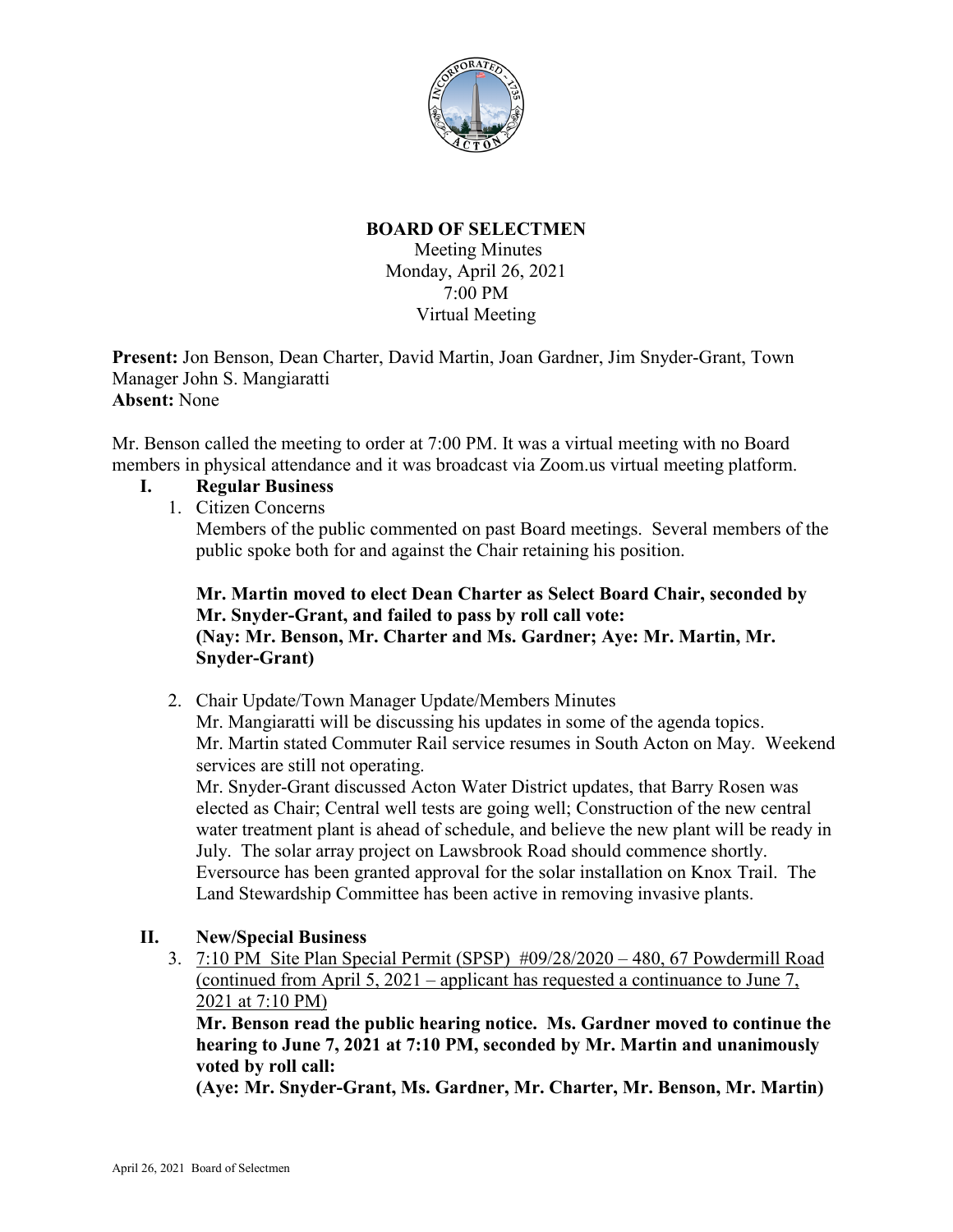

## 4. COVID-19 Response Updates

Mr. Mangiaratti reported the number of residents currently in COVID quarantine is 13, down considerably from the 38 of recent weeks. The total cumulative number of confirmed COVID cases to date is 950. Town Hall will be re-opening for in-person customer service on Monday, May 3.

5. Presentation of the Recommended Design Concept for Reuse of 19-21 Maple Street Property

Corey York, DPW Director presented the history of the project including public forums held in October and November 2020, and February 2021 to gather comments and suggestions from the public on the possible re-uses of the property. Jason Novsam from Nelson/Nygaard presented their recommendations for the property. The preferred site concept includes additional car and bicycle parking, improved pick-up and drop-off and site circulation, new access point to the station and improved pedestrian connections, the re-use of existing buildings and improved landscaping.

# **Mr. Charter moved to support the preferred site concept, seconded by Ms. Gardner and unanimously voted by roll call: (Aye: Mr. Snyder-Grant, Ms. Gardner, Mr. Charter, Mr. Benson, Mr. Martin)**

- 6. Review Town Meeting Warrant Articles for Annual Town Meeting Annual Town Meeting is scheduled for Monday, June 21 at 6 PM at the High School. As with the 2020 Town Meetings, the seating options offer a choice of indoors in the field house (upper gymnasium) and outdoors in the adjacent parking lot. There are currently thirty-nine warrant articles, including three citizens' petitions, of which twenty-one articles are anticipated to be on consent. Board Members offered initial preferences as to article assignments. Presentations will be recorded by Acton TV to display at town meeting, and the Town Moderator's preparation meeting is scheduled for June 16 at 7 PM.
- 7. Discussion of the Request for Proposals for the Surplus Property Located at 26 Carlisle Road

Mr. Mangiaratti informed the Board that only one proposal was received regarding the property on 26 Carlisle Road, previously taken by the Town for tax title. Habitat for Humanity proposed a single family affordable home and offered \$1 and seeks additional Community Preservation and Acton Community Housing Corporation funding. The Board requested to revisit the discussion and review the RFP at its next meeting on May 3.

8. Review and Consider Proposed New Select Board Public Shade Tree Protection Policy

The Select Board adopted an updated policy on the removal of non-hazardous public shade trees by individuals or agencies other than the Town of Acton. The policy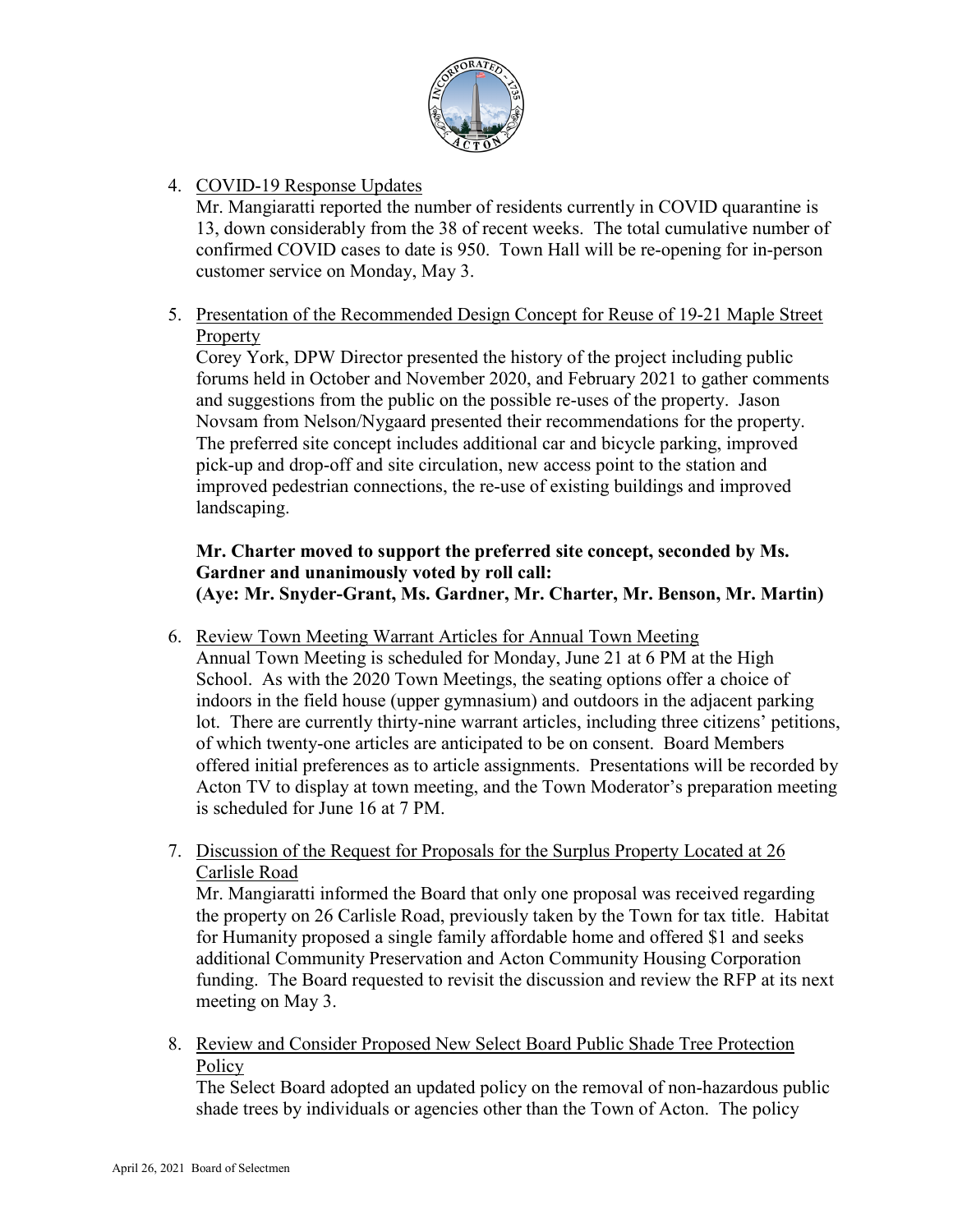

covers the valuation and compensation for public shade trees removed with the approval of the Town's Tree Warden.

**Mr. Charter moved that the Board adopt the policy on removal of public shade trees with an edit to tying in the details about the valuation, seconded by Ms. Gardner, and unanimously voted by roll call: (Aye: Mr. Snyder-Grant, Ms. Gardner, Mr. Charter, Mr. Benson, Mr. Martin)**

- 9. Approve the Date and Location for the Faulkner Award Ceremony The date and location will be discussed at the next Select Board meeting on May 3 as well as announcing the recipients of the Faulkner Award.
- 10. Discuss Request from Resident to Sell 301 Arlington Street

Mr. Charter commented on the property that was acquired by the town in the late 1950's. Mr. Charter requested that the Town Manager have the property re-evaluated for possible future vote to declare the property as surplus. The Board took no further action.

#### **III. Consent Items**

#### **Mr. Snyder-Grant held consent item 13. Ms. Gardner moved to approve consent items 12 and 14 through 20, seconded by Mr. Snyder-Grant and unanimously voted by roll call:**

**(Aye: Mr. Snyder-Grant, Ms. Gardner, Mr. Charter, Mr. Benson, Mr. Martin)**

Mr. Snyder-Grant recommended re-writing the Executive Session minutes for more clarity and will be placed back on an agenda at a future meeting for a vote to accept them.

## **Ms. Gardner moved to adjourn, seconded by Mr. Snyder-Grant and unanimously voted by roll call:**

**(Aye: Mr. Snyder-Grant, Ms. Gardner, Mr. Charter, Mr. Benson, Mr. Martin) Meeting adjourned at 10:06 PM.**

## **Documents and Exhibits Used During this Meeting**

- Agenda, April 26, 2021
- Site Plan Special Permit #09/28/2020 480 Application and Public Hearing Notice
- Public Shade Tree Policy Document
- Email from Mike Ewing Regarding Property at 301 Arlington Street Dated April 8, 2021
- Acceptance of Easement Document, 247 Main Street
- Acceptance of Easement Document, 257 Main Street
- Townwide Surplus Auction Memo Dated April 26, 2021
- Recommendation of Committee Appointment for Michaela Moran
- One Day Alcoholic Beverage License Application, Maria Jarostchuk
- One Day Alcoholic Beverage License Application, Deborah Nolan